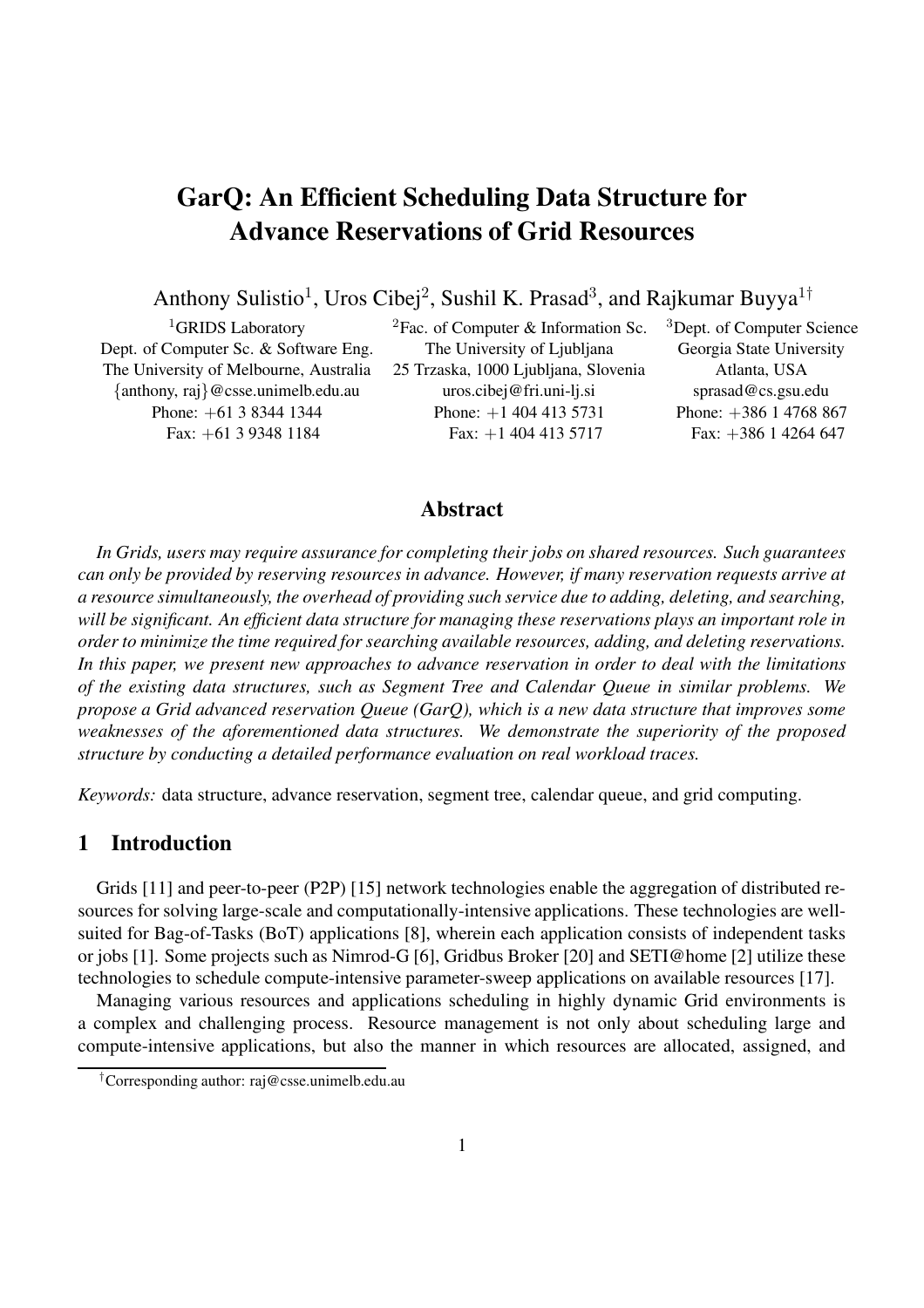accessed. In most systems, submitted jobs are initially placed into a queue if there are no available resources. Therefore, there is no guarantee as to when these jobs will be executed. This causes problems in time-critical or parallel applications, such as task graph, where jobs may have interdependencies.

Advance Reservation (AR) is the process of requesting resources for use at specific times in the future [16]. Common resources that can be reserved are compute nodes and network bandwidth. AR in a scheduling system solves the above problem by allowing users to gain *simultaneous* and *concurrent access* to adequate resources for the execution of such applications [19]. Currently, several Grid systems are able to provide AR functionalities, such as GARA [12], and ICENI [14].

In order to reserve the available resources in such AR systems, a user must first submit a request by specifying a series of parameters such as number of compute nodes needed, and start time and duration of his/her jobs [13]. Then, the AR system checks for the feasibility of this request. If there are no available nodes for this requested time period, the request is rejected. Consequently, the user may resubmit a new request with a different start time and/or duration until available nodes can be found. Given this scenario, the choice of efficient data structure can significantly minimize the time complexity needed to search available compute nodes, add new requests, and delete existing reservations. Moreover, a well-designed data structure provides the flexibility and easiness in implementing various algorithms.

Some data structures are tailored to specific applications. For example, a tree-based data structure is commonly used for admission control in network bandwidth reservation [3, 21, 23]. Each tree node contains a time interval and the amount of reserved bandwidth in its subtree. Therefore, a leaf node has the smallest time interval compared to its ancestor nodes. Hence, the number of bandwidth required for a single reservation is stored into one or more fitting nodes. In general, a tree-based structure has a time complexity of  $O(log n)$  for searching the available bandwidth, where n is the number of tree nodes. This approach is considered to be better than using a sorted Linked-List data structure [22], which has a sequential searching method leading to  $O(tot_{AR})$  time complexity, where  $tot_{AR}$  is the total number of reservations. This is because the List does not partition each reservation into a fixed time interval like a tree-based structure. Contrarily, a study done by Burchard [5] found that arrays provide better performance than a tree-based structure, such as a Segment Tree [3], for processing new requests and searching larger time intervals. The study was conducted to measure the admission speed of a bandwidth broker using each structure in a multilink admission control environment.

The previous studies are primarily focused on finding out the search time of the aforementioned data structures. However, these studies do not explicitly consider *add* and *delete* operations for adding new requests and deleting existing reservations respectively, for these data structures. This is because, for reserving network bandwidth, each tree node and index in Segment Tree and Array respectively, only stores information regarding the allocated reserved bandwidth. Hence, the performance of addition and deletion can be neglected. In contrast, a data structure needs to keep additional information for reserving compute nodes in Grid systems, such as user's jobs for executing on the reserved nodes, and their status for monitoring purposes. In addition, most of these studies, except done by [5], do not consider an *interval search* operation, where the data structure finds an alternative time for a rejected request. This operation helps users who requests got rejected in negotiating a suitable reservation time. Therefore, the performance of this operation also needs to be considered when choosing the appropriate data structure.

The contributions of this paper are as follows. We first describe modified versions of Linked List and Segment Tree data structures to support *add*, *delete*, and *search*, as well as the *interval search* operation capable of dealing with advance reservations in computational Grids. For this, we had to specifically develop an algorithm for finding closest interval to a requested reservation for Segment Tree. Second,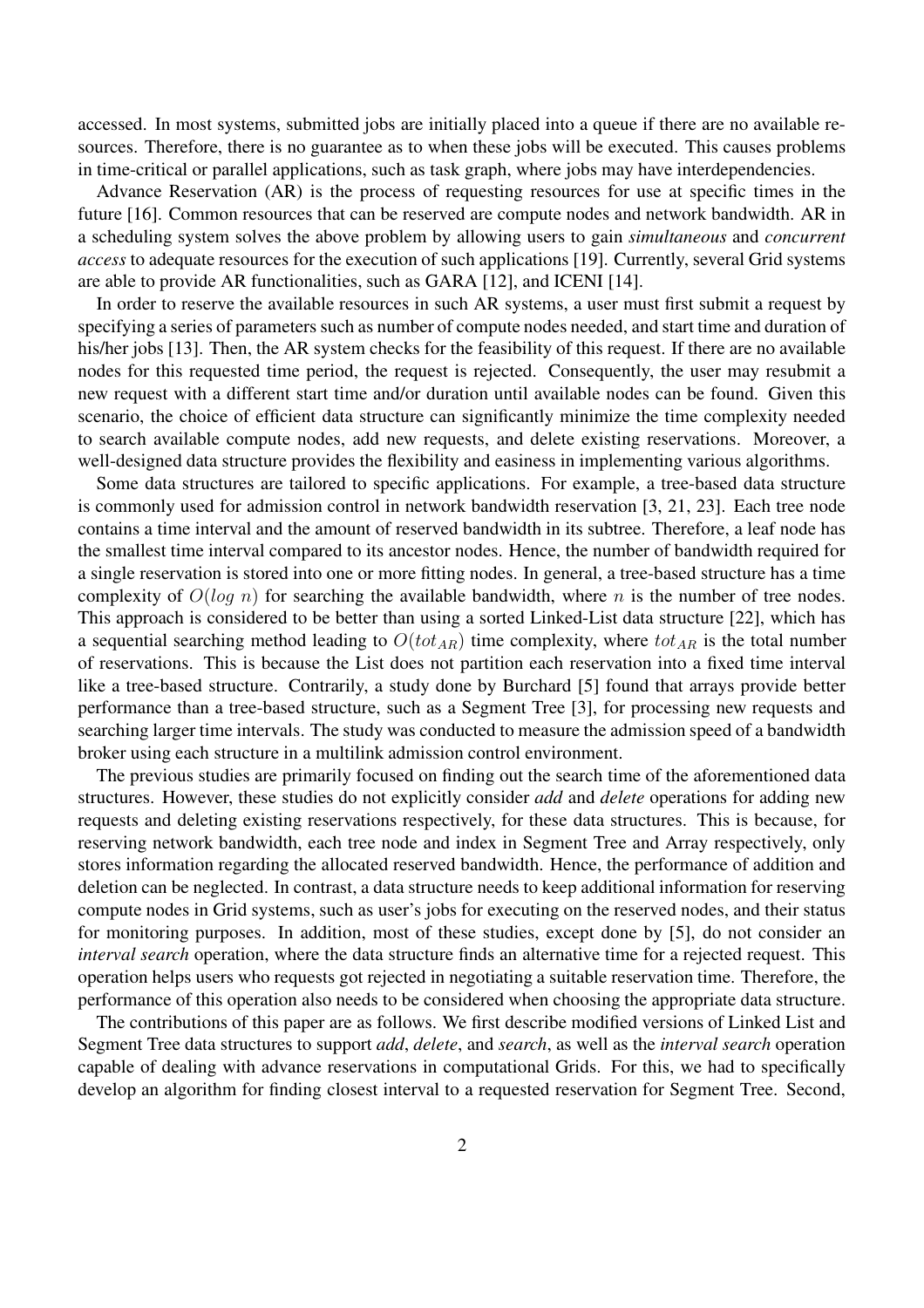

**Figure 1. An overview of the Grid model.**



**Figure 2. Overall resource model that supports reservation.**

we introduce and adapt Calendar Queue [4] data structure for managing reservations as well. Calendar Queue is a priority queue for future event set (FES) problems in discrete event simulation. FES shares similar characteristics to advance reservations in Grids, where it records future events, and schedules them in chronological order. Next, we propose a new data structure that is tailored to handle the above operations efficiently. The new data structure is called Grid advanced reservation Queue (GarQ), which is a combination of Calendar Queue and Segment Tree, for administering reservations efficiently for the above operations. We demonstrate this by doing a comprehensive performance evaluation using several real-world workload traces from the Parallel Workload Archive [10]. The results show that GarQ has a better performance time on average when dealing with reservation operations compared to other data structures.

The rest of this paper is organized as follows. Section 2 describes the overall model, whereas Section 3 describes each modified data structure. Section 4 explains our proposed structure, and Section 5 evaluates each data structure's effectiveness on real workload traces. Finally, Section 6 concludes the paper and presents future work.

## **2 Description of the Model**

In our model, as depicted in Figure 1, each resource has a Reservation System (RS), which is responsible for handling reservation queries and requests. Also in the model, a Grid consists of a Grid Information Service (GIS), resources and users. The interaction among these components are mentioned as follows. Each resource advertises its availability to a GIS (step 1). A user queries a list of available resources to the GIS (step 2). In order to reserve one or more compute nodes (CNs), a user needs to submit a reservation request to a resource (step 3). In this paper, the request is defined as  $reserv(t_s, t_e, numCN)$ , where  $t_s$  denotes the reservation starting time,  $t_e$  denotes the reservation ending time, and  $numCN$  indicates the number of compute nodes to be reserved respectively. When a resource receives the request, it checks for availability (step 4). More specifically, the RS asks the data structure for this request, as shown in Figure 2. Then, the resource replies back to the user whether it can accept the request or not (step 5). If the request has been accepted, then the user sends his/her jobs (step 6) or goes back to (step 3) with a new reservation request with a different time interval.

Figure 2 also shows the open queueing network model of a resource applied to our work. In this model, there are two queues: one is reserved for AR jobs while the other one is for parallel and independent jobs. Each queue has a finite buffer with size S to store objects waiting to be processed by one of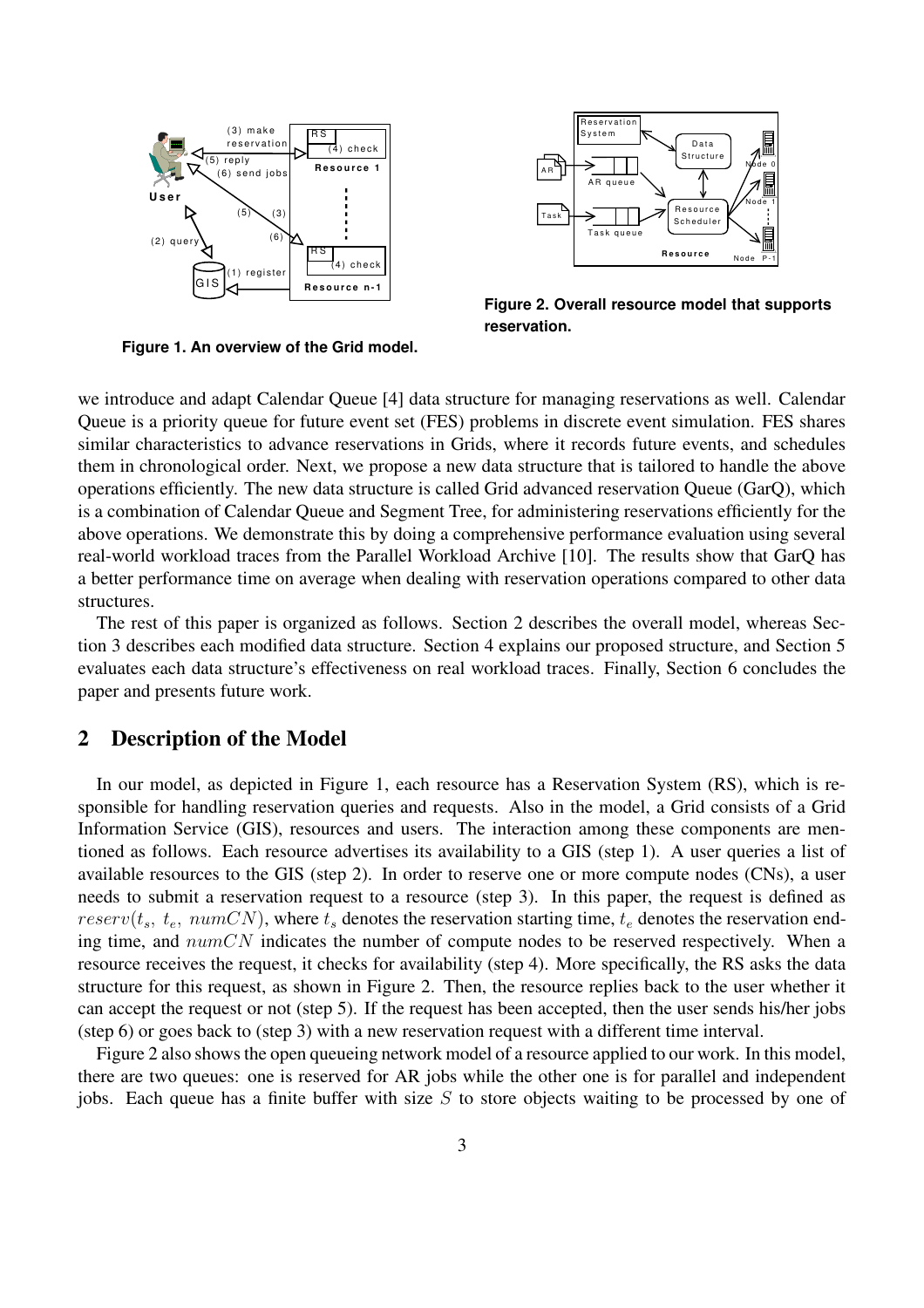

**Figure 3. An example of advance reservations for reserving compute nodes. The maximum available compute node is 3. A dotted box denotes a new request.**



**Figure 4. A representation of storing reservations in Segment Tree. A request from** *User5* **is rejected, because node** (b)**, representing a time interval** (**10, 12**]**, uses all the compute nodes.**

P independent CNs. All CNs are connected by a high-speed network. The CNs in the resource can be homogeneous or heterogeneous. In this paper, we assume that a resource has homogeneous CNs, each having the same processing power, memory and harddisk. Therefore, the primary role of the data structure is to store and to update the information about CNs' availability as time progresses. Then, a resource scheduler is responsible for managing incoming jobs and assigning them to available CNs.

The reservation model, as shown in Figure 1, uses a two-phase commit and gives the user a chance to negotiate with the RS if the request gets rejected [13]. Hence, in order to support this reservation scenario, a data structure needs to perform the following basic operations:

- *search*: checking for availability of CNs in a given time interval. This operation is defined as  $searchReserv(t_s, t_e, numCN).$
- *add*: inserting a new reservation request into the data structure. This operation is performed only when the previous search phase succeeded. For addition, the new reservation is represented as  $addReserv(t_s, t_e, numCN, user)$ , where user is an object storing the user's jobs and other relevant information.
- *delete*: removing the existing reservation from the data structure. This operation is conducted only when the add phase succeeds and the reservation's finish time has passed. It is described as  $deleteReserv(t_s, t_e, numCN).$

In addition to the above basic operations, an *interval search* operation is required for searching for the next available start time within a given time interval. Therefore, if a request is rejected, the RS can suggest an alternative starting time. This operation is represented as  $suggestInterval(t_s, t_e, numCN)$ .

Figure 3 shows an example of existing reservations represented in a time-space diagram. When a new request from *User5* arrives, the RS checks for any available compute nodes. In this case, the required number of nodes is 2. However, only one node is available, hence, this request will be rejected. By performing  $suggestInterval(11, 13, 2)$  on this request, the RS manages to find the next available time, which is from time 13 to time 15.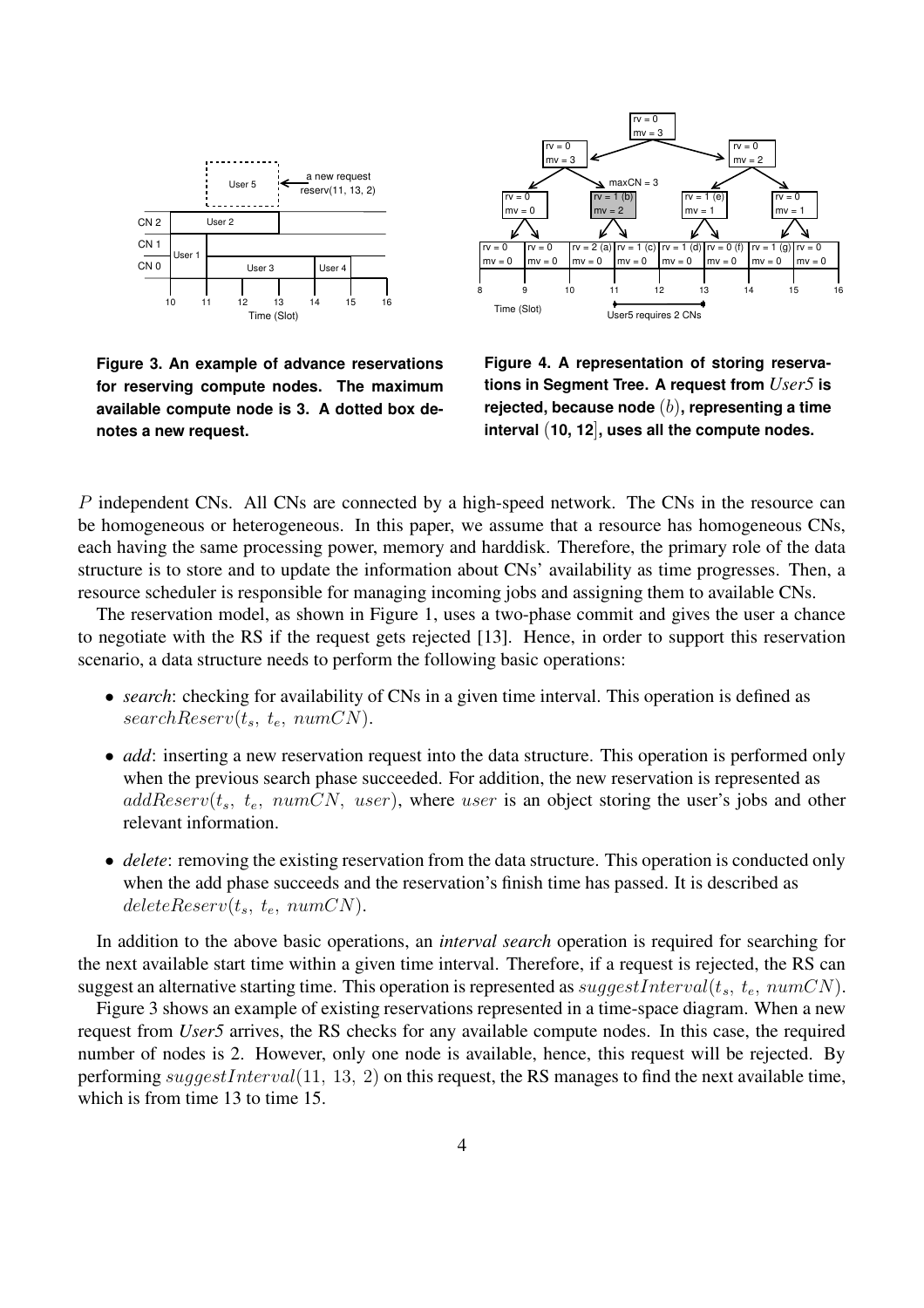## **3 Adapting Existing Data Structures**

In general, a data structure that deals with a resource reservation can be categorized into two types, i.e. a *time-slotted* structure and a *continuous* one. A time-slotted data structure divides the reservation time into slots based on a fixed time interval. For example, 1 slot may represent 1 second or 5 minutes or 1 hour of a CN's computation time. Hence, the start time and duration time of a reservation will be partitioned, compared with the existing ones and placed to the appropriate slots (if accepted). Examples of this type of data structure are Segment Tree and Calendar Queue, and they will be discussed next. In contrast, a continuous data structure, such as Linked List [22] is more flexible. Therefore, it allows a reservation to start or finish at arbitrary times. Moreover, it obviates the need to have a minimum duration time for each reservation as compared to a time-slotted structure.

#### **3.1 Segment Tree**

Segment Tree, as shown in Figure 4, is a binary tree where each node represents a semi-open time interval  $(X, Y]$ . The left sibling of the node represents the interval  $(X, \frac{X+Y}{2})$  $\frac{+Y}{2}$ , and the right sibling represents the interval  $\left(\frac{X+Y}{2}, Y\right)$ . Each node has also the following information:

- $rv:$  the number of reserved CNs over the entire interval. When a reservation which spans the entire interval  $(X, Y)$  is added, rv is increased by the number of CNs required by this reservation. No further descent into the child nodes is needed.
- $mv$ : the maximum number of reserved CNs in the child nodes. In the leaf nodes, the mv value is 0. The total number of reserved CNs in the interval of a leaf node is the sum of all  $rv$  of nodes on the path from the root node to the leaf node.

Note that the complete tree in Figure 4 is not drawn here due to lack of space. However, the height of Segment Tree can be computed as:

$$
height = \log_2\left(\frac{interval\_length}{slot\_length}\right) \tag{1}
$$

where *interval length* is the length of the whole interval we want to cover, and *slot length* is the length of the smallest time slot. In our implementation, *interval length* is one month (30 days), and the leaves of this tree represent *slot length* of 5 minutes. To deal with reservations for an arbitrary time T, we first compute a new time which fits into this interval. In order not to overlap reservation from different months, we assume that no reservations are made more than one month in advance. This assumption is also valid for other data structures. As a result, the whole tree can be reused for the next month interval. Hence, the tree is only going to be built once in the beginning.

All operations on Segment Tree are performed recursively. Before giving a brief description of the operations, we define some common notations that will be used, as follows:

- N is the node the recursion is currently in with  $N_l$  is the left sibling and  $N_r$  is the right sibling.
- $(l_N, r_N]$  is the interval of the node N.
- $(l, r, numCN)$  is the input to all the operations.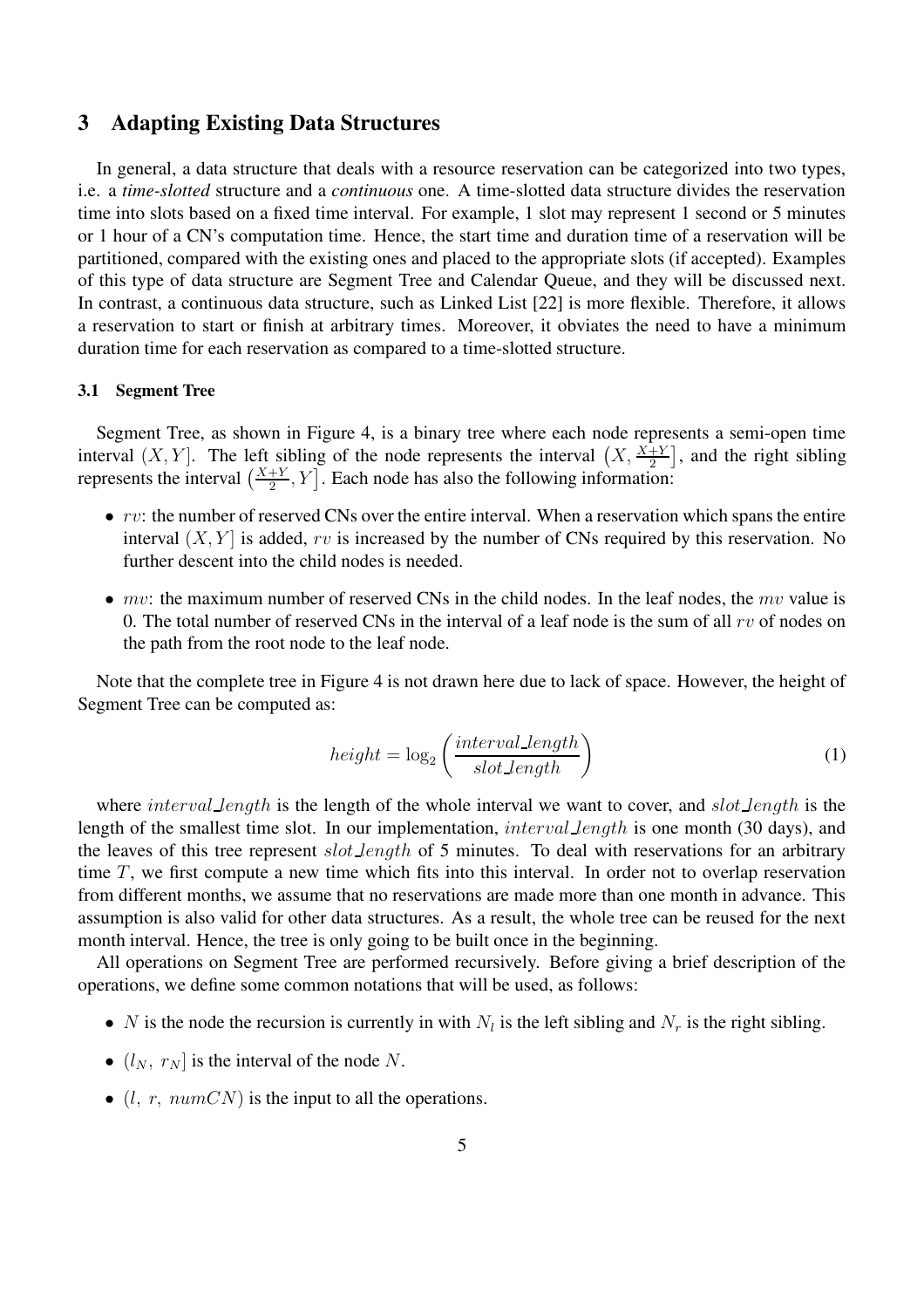•  $maxCN$  is the maximum number of available CNs in the system.

For the *search* operation, if a reservation request covers the entire interval of the current node, such that  $(l, r] = (l_N, r_N] \&\& (rv + mv + numCN) \leq maxCN$ , then we have found enough free CNs and can terminate the recursion, as shown in Figure 4. Hence, Segment Tree is able to search quickly without having to go down to the leaf nodes for a larger interval.

Likewise, for the *add* operation, if  $(l, r] = (l_N, r_N)$ , then we increase rv by numCN and return  $(rv + mv)$  to the parent node. Figure 4 shows how the reservations are added into the tree. By using Figure 3 as an example, *User1* is stored into node (a), *User2* to node (b) and (d), *User3* to node (c) and  $(e)$ , and *User4* to node  $(g)$ . Moreover, the values of rv and mv on each node are updated accordingly. Removing a reservation is very similar to adding one, so the description can be omitted from this paper.

```
Algorithm 1: suggestInterval(l, r, numCN) in Segment Tree
```

```
1 if numCN > N_{available CN} then return -1;
 2 if (l, r) = (l_N, r_N) then return l_N;
 3 else
 4 if N is a leaf node then return l;
 if l \in (l_{N_l}, r_{N_l}] and r \in (l_{N_r}, r_{N_r}] then
 \begin{array}{ll} \textbf{6} & | & left \textbf{8} \leftarrow N_l.\textit{suggestInterval}(l, l_{N_l}, \textit{numCN}); \end{array}7 if left S == l then
 \begin{array}{ll}\n\mathbf{s} & \vert & \vert & \text{right} \mathbf{S} \leftarrow N_r.\text{suggestInterval}(l_{N_r}, l_{N_r} + \Delta - (l - l_{N_r}), \text{ numCN});\n\end{array}9 \begin{bmatrix} \phantom{i} \end{bmatrix} if rightS == l_{N_r} then return l;
10 else return rightS;
11 else return N.suggestInterval(leftS, leftS + ∆, numCN);
12 else if r \notin (l_{N_r}, r_{N_r}] then
\begin{array}{lll} \textbf{13} & | & \textbf{leftS} \leftarrow N_l.\textit{suggestInterval}(l, l_{N_l}, \textit{numCN}); \end{array}14 if leftS == l then return l;
15 else return N.suggestInterval(leftS, leftS + \Delta, numCN);
16 else return N_r suggestInterval(l, r, numCN);
17 end
```
**Searching for a free slot.** Brodnik et. al. [3] do not describe the operation of finding a new free interval, closest to the proposed reservation  $reserv(l, r, numCN)$ , so we give a more detailed description of the implementation of this function. We have to point out that the operation described below finds the closest interval later than the current proposed interval. The description is given in pseudocode in Algorithm 1, and uses the common symbols defined as:

- $N_{available CN}$  is number of available CNs in the whole interval of the node N;
- leftS, rightS are temporary variables, that store the suggested starting time from the left and right subtree respectively; and
- $\Delta$  is the length of the reservation interval, so simply  $\Delta = r l$ .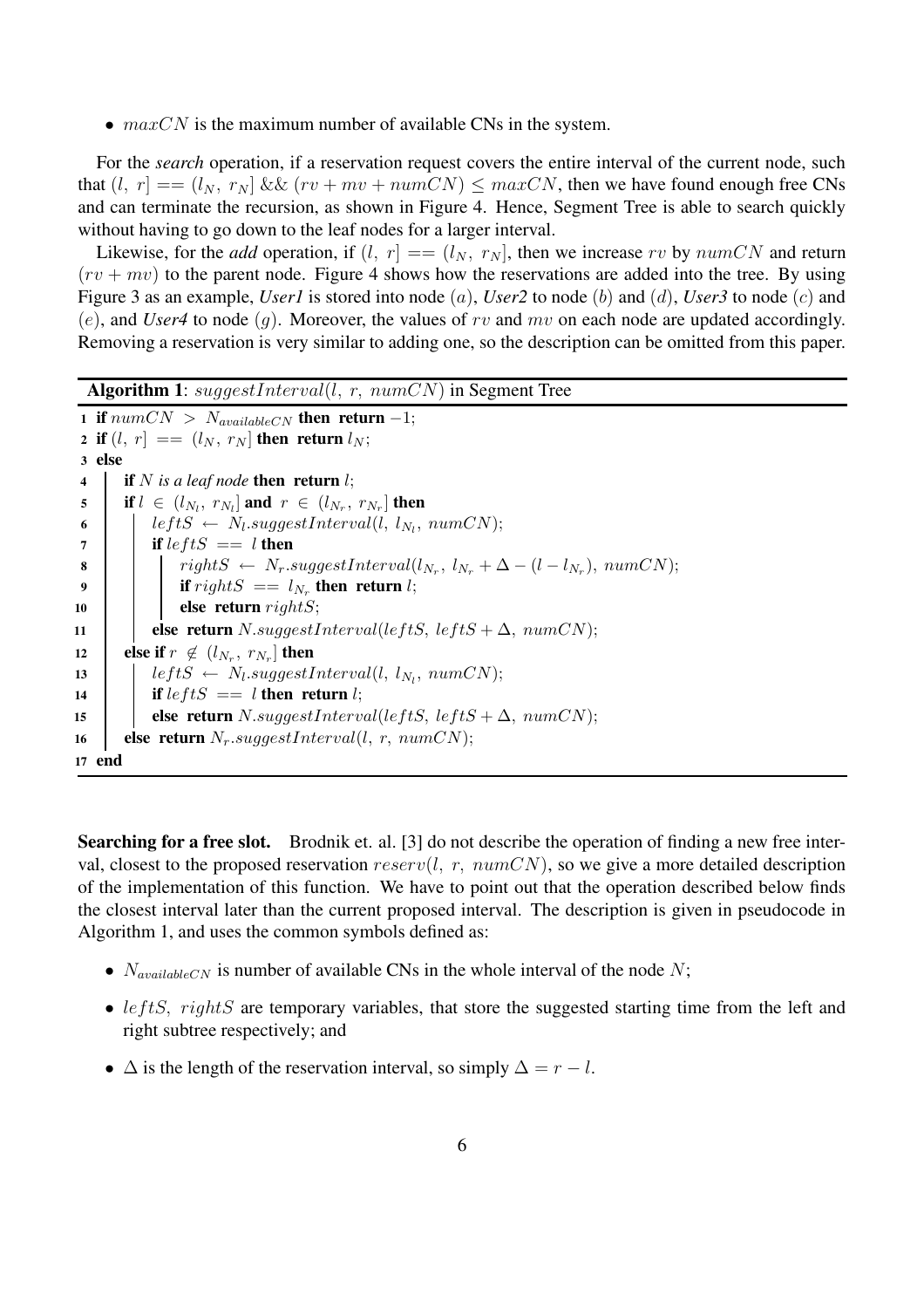

**Figure 5. A representation of storing reservations** in Calendar Queue, with  $\delta = 4$ .



**Figure 6. A representation of storing reservations in Linked List.**

The function recursively searches for a suitable interval. In the case where the reservation interval covers the whole interval of the current node  $N$ , it examines the number of available CNs in this interval (lines 1–2). If there are enough CNs, the function returns the leftmost point of the interval  $l<sub>N</sub>$ , and the rightmost point  $r_N$ , otherwise. When the searched interval does not cover the entire interval of the current node (lines 3–17), the function deals with four different possibilities:

- 1. Current node is a leaf (line 4). This is the boundary condition where the interval is a candidate for the free slot.
- 2. The interval  $(l, r]$  covers the intervals of both the node  $N_l$  and  $N_r$  (lines 5–11). First it finds a candidate interval in the left sibling  $(leftS)$ . If the suggested interval is equal to the original interval (starting at  $l$ ) we can check if there is enough space in the right subtree as well. Otherwise we re-check the interval  $(l_N, r_N]$  with a new proposed interval  $(leftS, leftS + \Delta]$ .
- 3. The interval  $(l, r]$  covers only the interval of the node  $N_l$  (lines 12–15). Similarly to the approach in the first case (above), the procedure searches the left subtree. If the suggested interval is the same as the proposed one, we return it, otherwise we re-check the interval  $(l_N, r_N]$ .
- 4. The interval  $(l, r]$  covers only the interval of the node  $N_r$  (line 16). In this case we recursively search for a free slot only in the right subtree.

In the case where there is no free interval in Segment Tree, the function returns -1.

#### **3.2 Calendar Queue**

Calendar Queue (CalendarQ) was introduced by Brown [4], as a priority queue for future event set problems in discrete event simulation. It is modeled after a desk calendar, where each day or page contains sorted events to be scheduled on that period of time. Hence, CalendarQ is represented as one or more pages or "bucket" with a fixed time interval or width  $\delta$ . Then, each bucket contains a sorted linked list storing future events. Figure 5 shows how reservations are stored in CalendarQ with  $\delta = 4$ time interval, by using the example described in Figure 3. If a reservation requires more than  $\delta$ , this reservation will also be duplicated into the next buckets. This approach makes the *search* operation easier since it only searches for a list inside each bucket.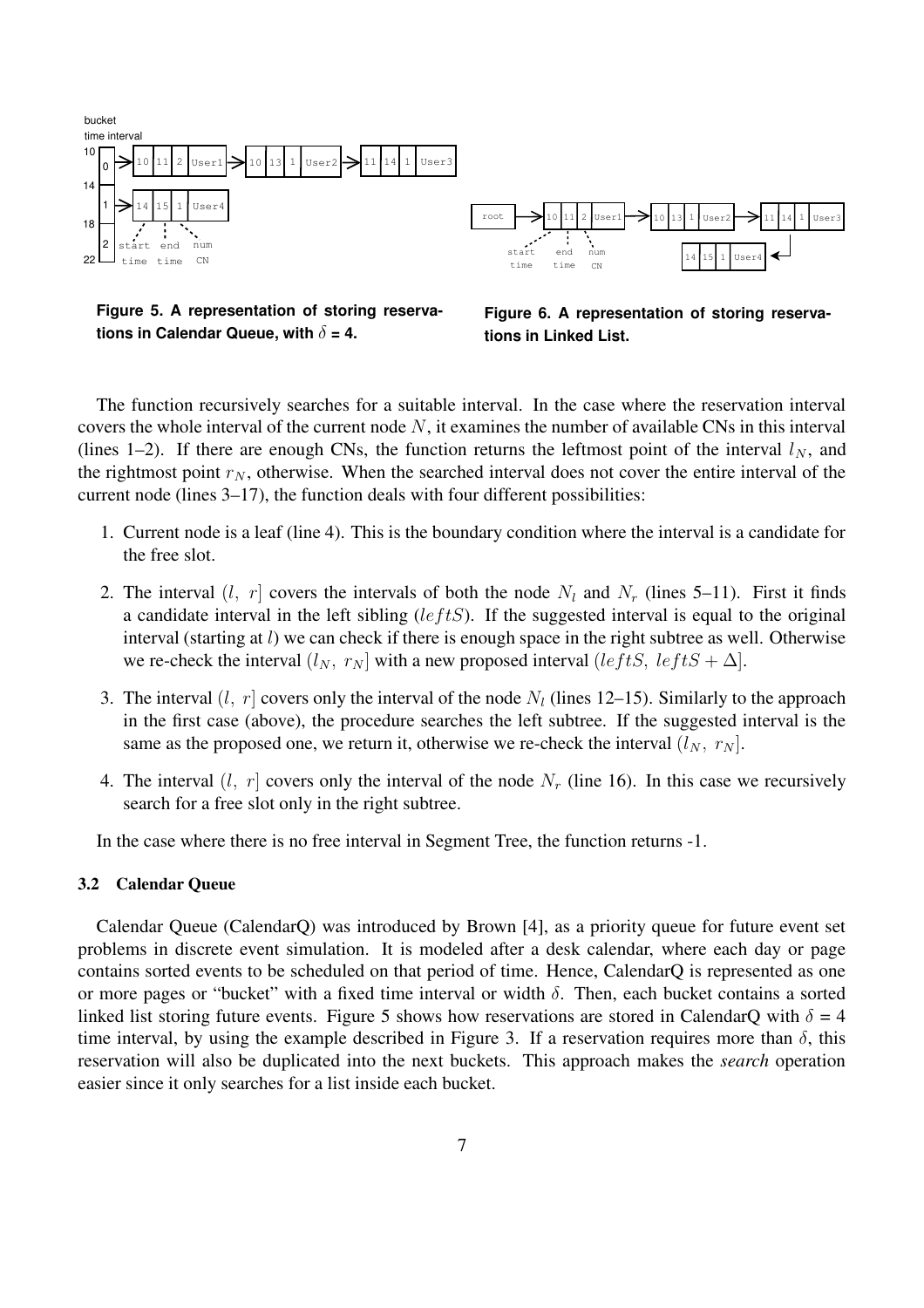

**Figure 7. A histogram for searching the available CNs in Linked List for** *User5***. A dotted box means a new request.**



**Figure 8. A representation of storing reservations in GarQ with Sorted Queue and** δ **= 1. A request from** *User5* **is rejected because not enough CNs for slot** [**11, 12**) **as shown by the shaded box.**

In our implementation, we opted for a static CalendarQ where the number of buckets M and  $\delta$  are fixed. Hence, these parameters do not need to be adjusted periodically as the queue grows and shrinks. Therefore, by choosing the proper settings for M and  $\delta$ , CalendarQ performs constant expected time per event processed [9]. In addition, with the static approach, the whole CalendarQ can be reused for the next time period, similar to Segment Tree.

Overall, CalendarQ has a complexity of  $O(k)$  for adding reservations, where k is the number of reservations in the list for each bucket. Deleting reservations require a fast  $O(1)$  because they are sorted in the list, and CalendarQ only removes the reservations in the current bucket as time progresses. Searching for available CNs require  $O(k m_{sub})$ , where  $m_{sub}$  is the number of buckets within a subinterval.

#### **3.3 Linked List**

Linked List is the simplest and most flexible data structure of all, because accepted reservations will be inserted into the list based on their starting time. In Linked List, each node contains a tuple  $\langle t_s, t_e, numCN, user \rangle$ . Figure 6 shows how these reservations are stored by using the example as described in Figure 3.

**Searching for available CNs.** For a *search* operation, the implementation in Linked List is as follows. First, the List needs to find out which nodes have already reserved CNs within  $[t_s, t_e]$  of the new request. By using the example as shown in Figure 3, we find that only *User2* and *User3* reserve these CNs within the time interval of *User5*. Second, it creates a temporary array for storing the number of CNs used within each time slot, including the new request as shown in Figure 7. Finally, it checks each time slot for sufficient member of available CNs. Therefore, for the *search* operation, Linked List has  $O(tot_{AR} m_{sub})$ , where  $tot_{AR}$  is the total number of reservations, and  $m_{sub}$  is the number of slots in the subinterval. The same approach also applied to the *interval search* operation, but shifting the time interval to  $[t_s+\lambda, t_e+\lambda]$ instead, where λ is the length of busy period found from the previous *search* operation. The *interval search* operation ends when it reaches the tail of the List and/or  $(t_e + \lambda) > (t_s + MAX\_LIMIT)$ , where MAX\_LIMIT denotes the maximum time needed for searching.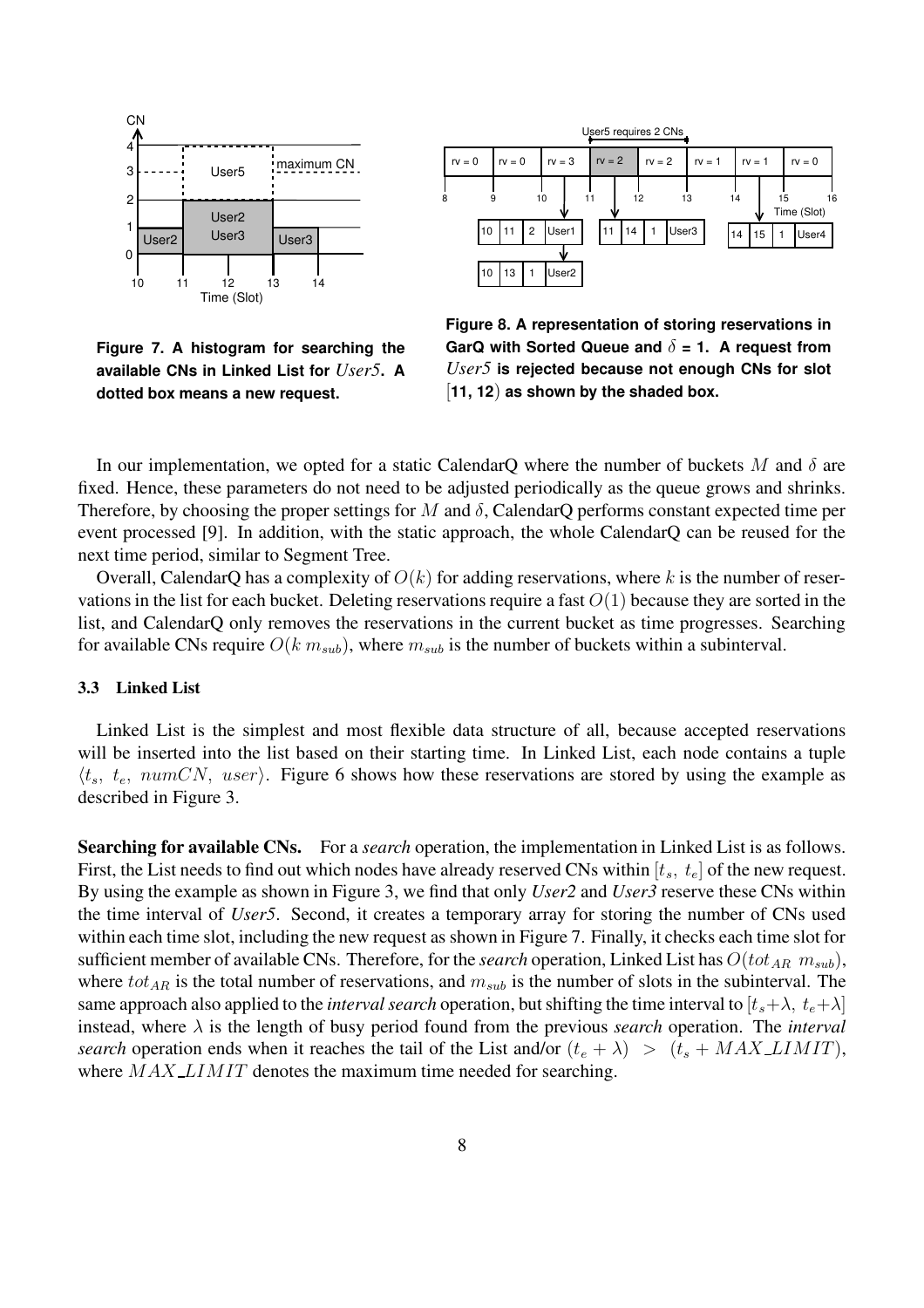**Adding and Deleting a reservation.** These operations can be performed easily in Linked List by iterating through the list from the root node, and comparing each existing node based on its  $t_s$ . If the correct position or node has been found, then addition or deletion can be done respectively. Overall, List has  $O(tot_{AR})$  complexity for *add* and *delete* operations. However, Linked List can become very inefficient for running these operations on many short reservations, because it needs to find the correct position or node starting from the root node.

# **4 The Proposed Data Structure: Grid Advanced Reservation Queue (GarQ)**

After analyzing the characteristics of the modified Segment Tree and Calendar Queue data structures in the previous section, we propose an array-based structure for managing reservations in Grid computing. The idea behind this data structure was partially inspired by Calendar Queue and Segment Tree. By combining Calendar Queue and Segment Tree into this structure, we gained the following advantages:

- ability to add new reservations directly into a particular bucket. Hence, it has a fast  $O(1)$  access to the bucket;
- ability to reuse these buckets for the next time period;
- built only once in the beginning;
- easy to search and compare by using iteration;
- easy to implement in comparison to Segment Tree and Calendar Queue; and
- flexibility in handling resource availability. In Grids, CNs can be added or removed periodically. This issue can be addressed by a reservation system or a resource scheduler by setting the amount of available CNs on that resource appropriately. Moreover, existing reservations can be relocated to other CNs through the *add* and *delete* operations.

The proposed data structure has buckets with a fixed  $\delta$ , which represents the smallest slot duration, as with the Calendar Queue. Each bucket contains  $rv$  (the number of already reserved CNs in this bucket) and a linked list (sorted or unsorted), containing the reservations which start in this time bucket. Figure 8 shows how reservations are stored in "GarQ with Sorted Queue" with a  $\delta = 1$  time interval, by using the example described in Figure 3. For enabling a fast  $O(1)$  access to a particular bucket, we use the following formula:

$$
i = \left\lceil \frac{t}{\delta} \right\rceil \mod M \tag{2}
$$

where i is the bucket index, t is the request time (in minutes), and  $M$  is the number of buckets in the data structure.

In what follows, we give a detailed description of the four operations: searching for available CNs, adding a reservation, deleting a reservation and searching for the closest free interval. Throughout the description of these operations, a common input for all of them is the tuple  $\langle t_s, t_e, numCN \rangle$ . Moreover, they use *start\_bucket* and *end\_bucket*, which denote the index of the start and end bucket in the reservation interval respectively. To determine the exact index,  $get\_bucket\_index()$  function uses equation 2. We also use  $maxCN$  to indicate the maximum number of CNs available in the system.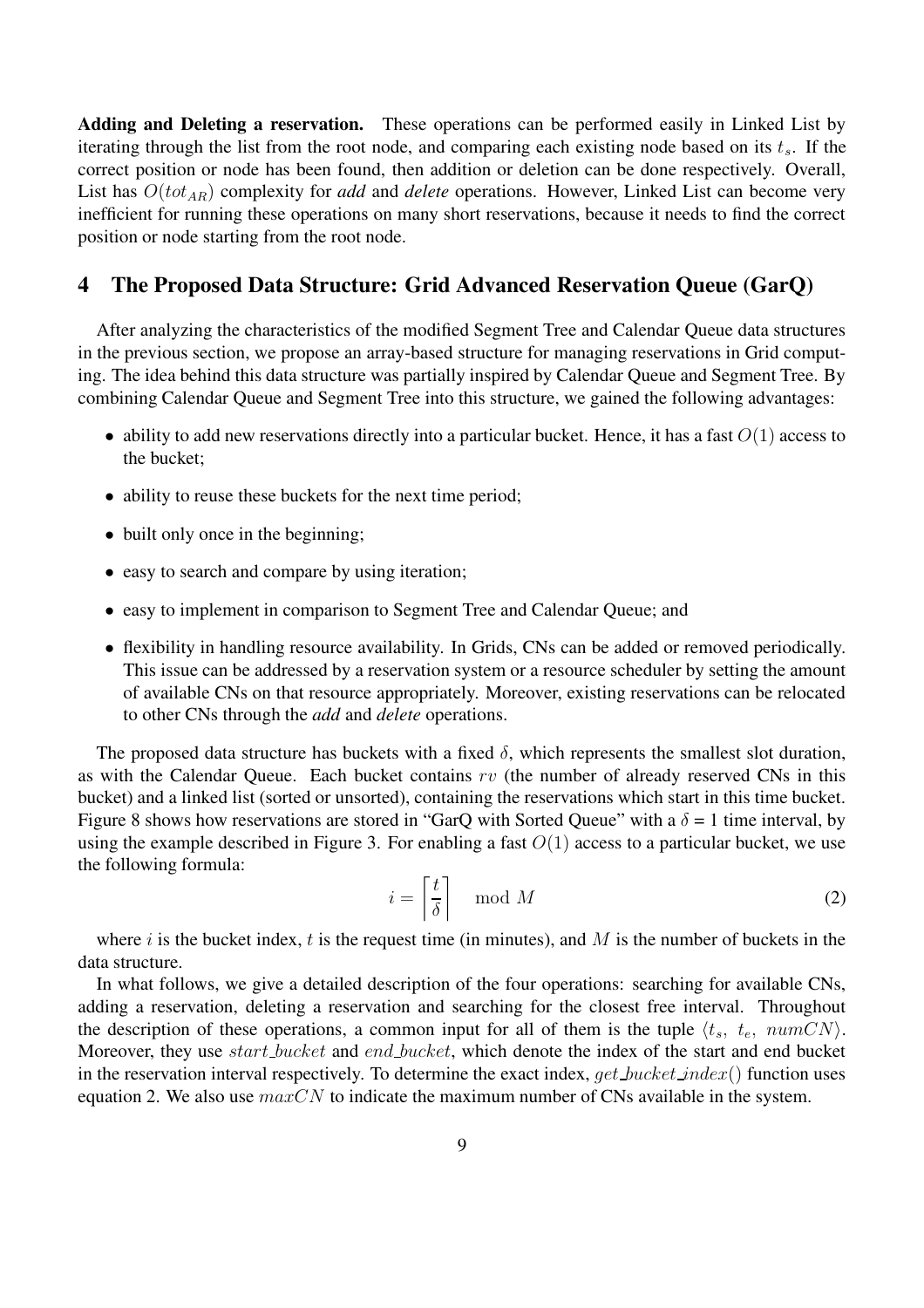**Algorithm 2**:  $searchReserv(t_s, t_e, numCN)$  in GarQ 1 start bucket  $\leftarrow$  get bucket index(t<sub>s</sub>); /\* get the starting index \*/ end bucket  $\leftarrow$  get bucket index(t<sub>e</sub>);  $\qquad \qquad$  /\* get the ending index \*/ **for**  $i = start\_bucket$  **to** end bucket **do if** i == M **then** i ← 0; /\* wrapping the array \*/ **if** bucket  $[i].rv + numCN > maxCN$  **then return** *false*;  $\frac{1}{2}$  **f**  $\frac{1}{2}$  **f**  $\frac{1}{2}$  **f**  $\frac{1}{2}$  **f**  $\frac{1}{2}$ **6 end return** *true;*

**Searching for available CNs.** With GarQ, searching for available CNs is done by iterating through the entire interval and checking each bucket for free CNs, as shown in Algorithm 2. When  $i$  points to the end of the array or  $M$ , then it needs to search from the beginning of the array (line 4). Overall, the complexity of GarQ for searching is  $O(m_{sub})$ , where  $m_{sub}$  is the number of buckets within a subinterval.

| <b>Algorithm 3:</b> $addReserv(t_s, t_e, numCN, user)$ in GarQ |                                         |  |  |  |  |  |
|----------------------------------------------------------------|-----------------------------------------|--|--|--|--|--|
| 1 start_bucket $\leftarrow$ get_bucket_index(t <sub>s</sub> ); | /* get the starting index $*/$          |  |  |  |  |  |
| 2 end_bucket $\leftarrow$ get_bucket_index(t <sub>e</sub> );   | /* get the ending index $*/$            |  |  |  |  |  |
| $3 \text{ bucket} [start\_bucket].addInfo(user);$              | /* store user's jobs & other details */ |  |  |  |  |  |
| 4 for $i = start\_bucket$ to end_bucket do                     |                                         |  |  |  |  |  |
| 5 if $i == M$ then $i \leftarrow 0$ ;                          | /* wrapping the array $*/$              |  |  |  |  |  |
| 6   $bucket[i].rv \leftarrow bucket[i].rv + numCN;$            | /* increase $rv$ */                     |  |  |  |  |  |
| 7 end                                                          |                                         |  |  |  |  |  |

**Adding a reservation.** We assume there are enough CNs to add this reservation, i.e. a search has been done beforehand. Adding a new reservation is very similar to searching, and it is described in Algorithm 3. Hence, the complexity of our structure for addition is  $O(m_{sub})$  or  $O(k + m_{sub})$  when using unsorted and sorted queue respectively, where  $k$  is the number of reservations in a bucket list.

**Deleting a reservation.** Deleting an existing reservation applies to the same principle as adding a new one. It can be done by removing the reservation from the starting bucket and decrementing rv through out the relevant bucket interval.

**Searching for a free slot.** Searching for the closest interval is also straightforward in GarQ, as shown in Algorithm 4. This algorithm is similar to Algorithm 2, but the search interval is now expanded by MAX LIMIT. This constant variable denotes the maximum time needed for the *interval search* operation, hence, it prevents the algorithm from searching the array infinitely. During the searching, a temporary counter count indicates how many buckets still need to be searched (and have enough free CNs) before the operation can finish (line 9–13). At the end of the operation, the index of a new start bucket, new start, is converted into the new starting time by using *convert index*() function.

After describing these data structures, a summary of each of them is given in Table 1, including our proposed data structure, namely GarQ with either Unsorted or Sorted Queue. In the next section, we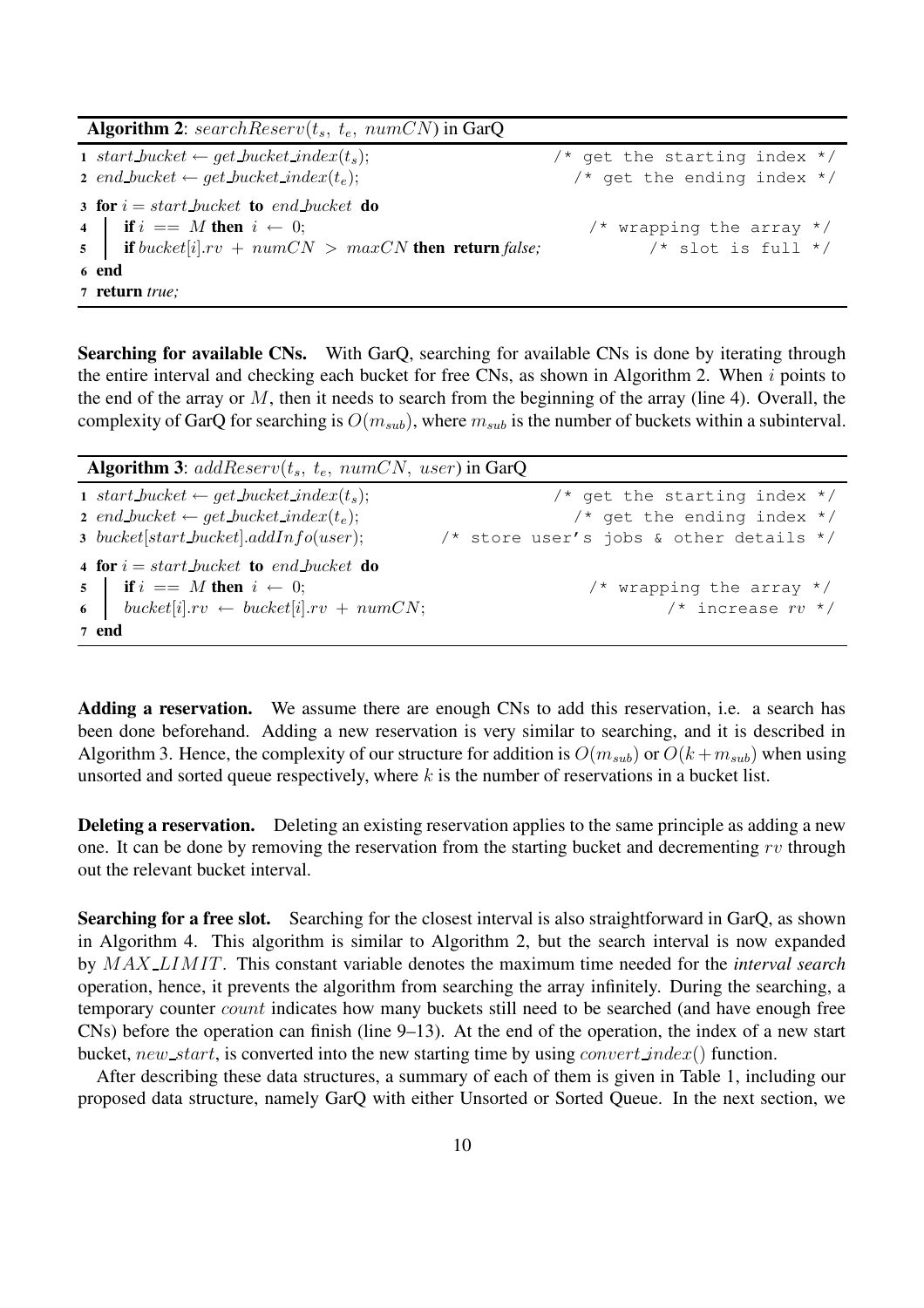**Algorithm 4:** suggestInterval( $t_s$ ,  $t_e$ ,  $numCN$ ) in GarQ 1 start bucket ← get bucket index(ts);  $\frac{1}{2}$  /\* get the starting index \*/ 2 end\_bucket  $\leftarrow$  get\_bucket\_index(t<sub>e</sub>); /\* get the ending index \*/ tot req ← 1 + end bucket − start bucket; /\* total slots required \*/ new start  $\leftarrow$  start bucket;  $\left(\frac{1}{2}\right)^*$  the new starting index  $\left(\frac{1}{2}\right)^*$  count ← 0; /\* count number of slots available so far \*/ finish  $\leftarrow$  get\_bucket\_index(t<sub>s</sub> + MAX\_LIMIT);  $\qquad$  /\* the last bucket to search \*/ **for**  $i = start\_bucket$  **to**  $finish$  **do if**  $i == M$  **then**  $i ← 0$ ;  $\qquad \qquad \qquad$  /\* wrapping the array \*/ **if** bucket [i].rv + numCN > maxCN **then**  new start ← i + 1; /\* points to the next bucket \*/  $\vert$  count  $\leftarrow$  0;  $\vert$  /\* reset the counter to zero \*/ **else** count  $\leftarrow$  count  $+1$ ; **if** count  $>= tot\_req$  **then** break;  $/*$  exit loop if found enough slots  $*/$ **14 end if** count < tot req **then** new start  $\leftarrow$  (-1); /\* all slots do not have enough CNs \*/ new time  $\leftarrow$  convert index (new start); /\* convert bucket index into start time \*/ **return** new time;

evaluate the performance of our data structure with the existing ones. We conduct the evaluation using real workload traces.

## **5 Performance Evaluation**

In order to evaluate the performance of our proposed data structure, i.e. GarQ with Unsorted Queue (GarQ-U) and GarQ with Sorted Queue (GarQ-S), we compare them to Linked List (List), Segment Tree (Tree) with slot length = 5 minutes, and static Calendar Queue (SCQ) with  $\delta = 1$  hour. For SCQ to be optimal, we choose the value of  $\delta$  based on the jobs' average duration time as stated in Table 2. For GarQ-U and GarQ-S, we set each slot to be a 5-minute interval. All, except List, have a fixed interval

**Table 1. Summary of the data structures, where** n **is the number of tree nodes,** k **is the number of reservations in the list for each bucket,** msub **is the number of buckets or slots within a subinterval,** and  $tot_{AR}$  is the total number of reservations.

| Name                     | Time Complexity |                |                       |  |
|--------------------------|-----------------|----------------|-----------------------|--|
|                          | Add             | Delete         | Search                |  |
| <b>Segment Tree</b>      | O(log n)        | O(log n)       | O(log n)              |  |
| Calendar Queue           | O(k)            |                | $O(k m_{sub})$        |  |
| Linked List              | $O(tot_{AR})$   | $O(tot_{AR})$  | $O(tot_{AR} m_{sub})$ |  |
| GarQ with Unsorted Queue | $O(m_{sub})$    | $O(k+m_{sub})$ | $O(m_{sub})$          |  |
| GarQ with Sorted Queue   | $O(k+m_{sub})$  | $O(m_{sub})$   | $(m_{sub})$           |  |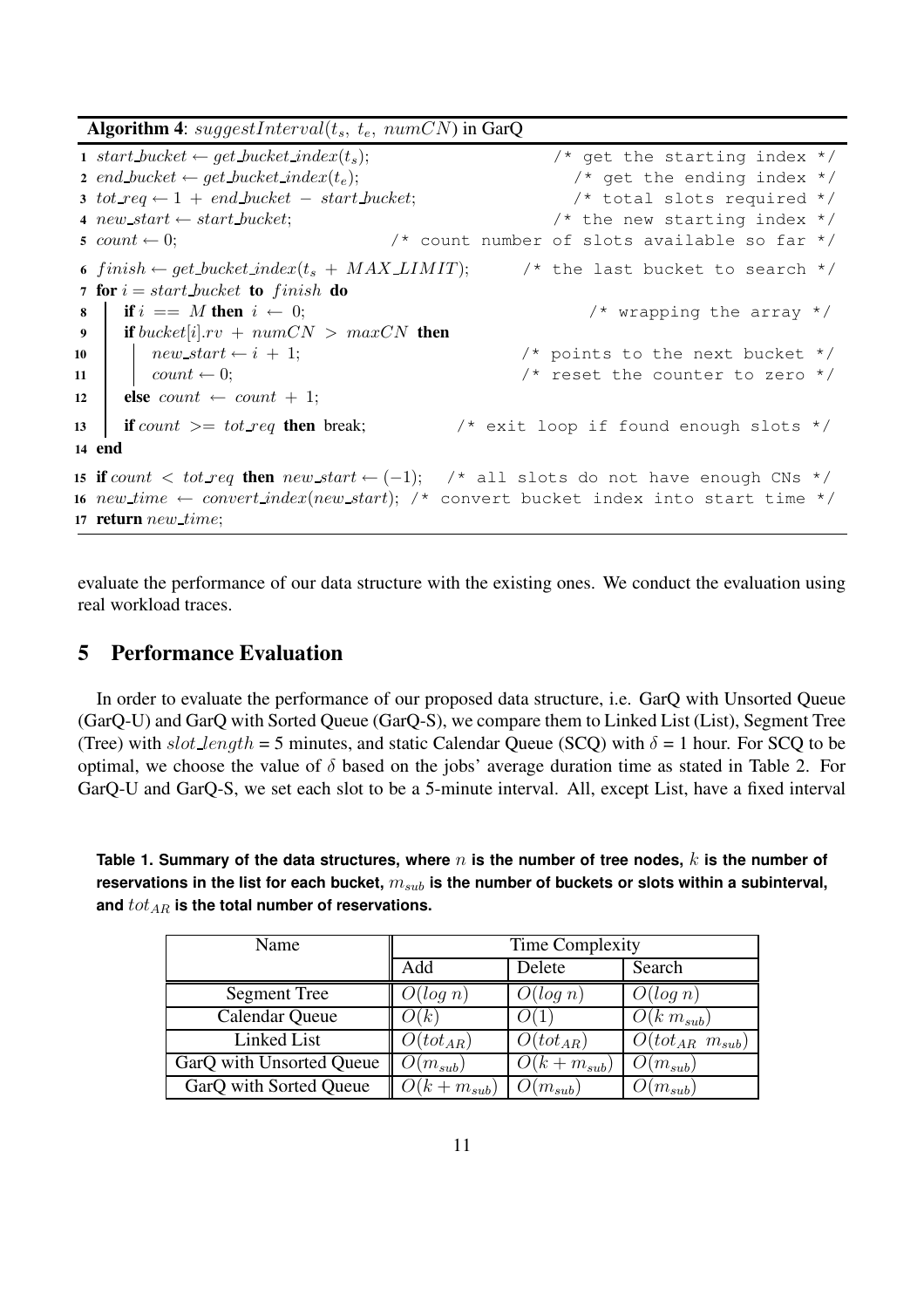| <b>Trace Name</b> | Location                 | $#$ Jobs | Mean Job Time | From     | To       |
|-------------------|--------------------------|----------|---------------|----------|----------|
| $DAS2$ fs $0$     | Vrije Univ., Amsterdam   | 225,711  | 11.74 minutes | Jan 2003 | Dec 2003 |
| <b>LPC EGEE</b>   | Clermont-Ferrand, France | 242,695  | 52.07 minutes | Aug 2004 | May 2005 |
| <b>SDSC BLUE</b>  | San Diego, USA           | 243.314  | 69.34 minutes | Apr 2000 | Jan 2003 |

**Table 2. Workload traces used in this experiment.**

length of 30 days, as mentioned previously.

For the evaluation, we are investigating: *(i)* the total number of nodes or slots accessed throughout for each of the operations, including temporary ones for List and SCQ; *(ii)* the average runtime for using the above operations; and *(iii)* the average memory consumption for these data structures. Note that we conduct the experiment this way because we want to get a clear picture on how each data structure performs, without the interference of scheduling issues such as deadline, backfilling and job preemption. However, we will consider the affects of these issues when integrating the data structures with a resource scheduler as part of the future work.

We carried out the performance evaluation of these data structures by using simulation, because we need to conduct *repeatable* and *controlled* experiments that would otherwise be difficult to perform in real Grid testbeds. Therefore, we use GridSim toolkit [7, 18] in these experiments by simulating a cluster of 64 compute nodes, i.e.  $maxCN = 64$ .

#### **5.1 Experimental Setup**

We selected three workload traces from the Parallel Workload Archive [10] for our experiment, as summarized in Table 2. These traces were chosen because they represent a large number of jobs and contain a mixture of single and parallel jobs. In addition, the LPC trace was based on recorded activities from the EGEE (Enabling Grids for E-science in Europe) project, hence it is very suitable in conducting the evaluation. Moreover, as shown in Table 2, the average job duration time varies from 11 to 70 minutes. Hence, we can analyze in more detail the performance of each data structure for jobs with a short, medium and long duration time.

Although these traces were taken from the real production systems, the jobs' starting times were logged in increasing order. Hence, it might not be suitable for testing out the *interval search* operation. Therefore, we *shuffled* or *randomized* the starting time order of jobs for every 2-week period of each trace. Overall, we have 6 traces in this experiment: the 3 original ones and 3 shuffled ones. Several modifications have also been made to these traces, as mentioned below:

- If a job requires more than the total CNs of a resource, we set this job to  $maxCN$ .
- A request's starting time is rounding up to the nearest time interval. For example, if a job requests to start at time 01:03:05 (hh:mm:ss), then it will be moved to time 01:05:00.
- A job duration time is within [5 minutes, 28 days]. We limit the maximum duration time to prevent overlapping reservations from different months. Hence, each structure, except for Linked List, can be reused and built only once.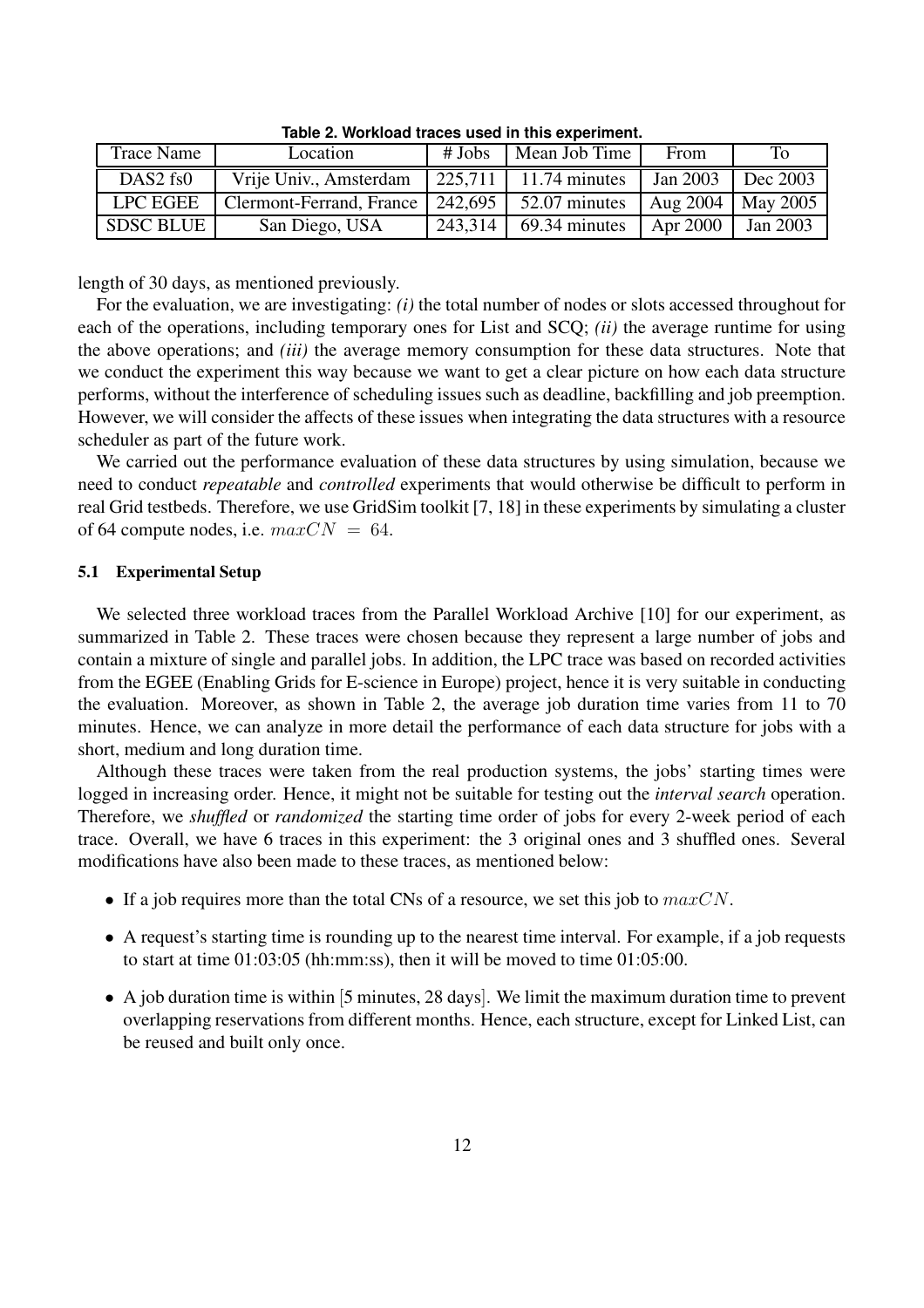

**Figure 9. Total number of nodes accessed during** *add* **and** *delete* **operation using original traces (shorter bars are better).**



**Figure 10. Total number of nodes accessed during** *add* **and** *delete* **operation using shuffled traces (shorter bars are better).**

#### **5.2 Experimental Results**

### **5.2.1 Adding and Deleting Reservations**

Figure 9 and 10 shows the total number of nodes accessed when inserting and removing reservations using the original and the shuffled traces respectively. Note that the results for List in Figure 10 are much greater than the rest, hence they are being omitted. As expected, GarQ-U and GarQ-S perform much better than other structures for the *add* operation. The only exception is when adding large jobs sequentially, as shown in Figure 9 for the SDSC Blue trace. In this case, SCQ and List perform better than GarQ-U and GarQ-S because new requests are coming in a sequential order. In addition, they are mostly being appended to the end. However, when it comes to adding new reservations when the starting time is randomized, GarQ-U performs much better overall.

Theoretically, when it comes to deleting existing reservations, SCO with the  $O(1)$  time complexity should have the best performance overall, because it only deletes the nodes in a particular array bucket. However, for the randomized traces, the performance of GarQ-U and GarQ-S for the *delete* operation is shown to be on par with SCQ. Note that SCQ performs badly on the shuffled LPC trace compare to other structures because the incoming reservations are sorted based on their starting time. Unfortunately, some reservations located in front of the list have a longer duration. Hence, in the worst case, SCQ needs to iterate through the list to delete reservations with shorter duration time.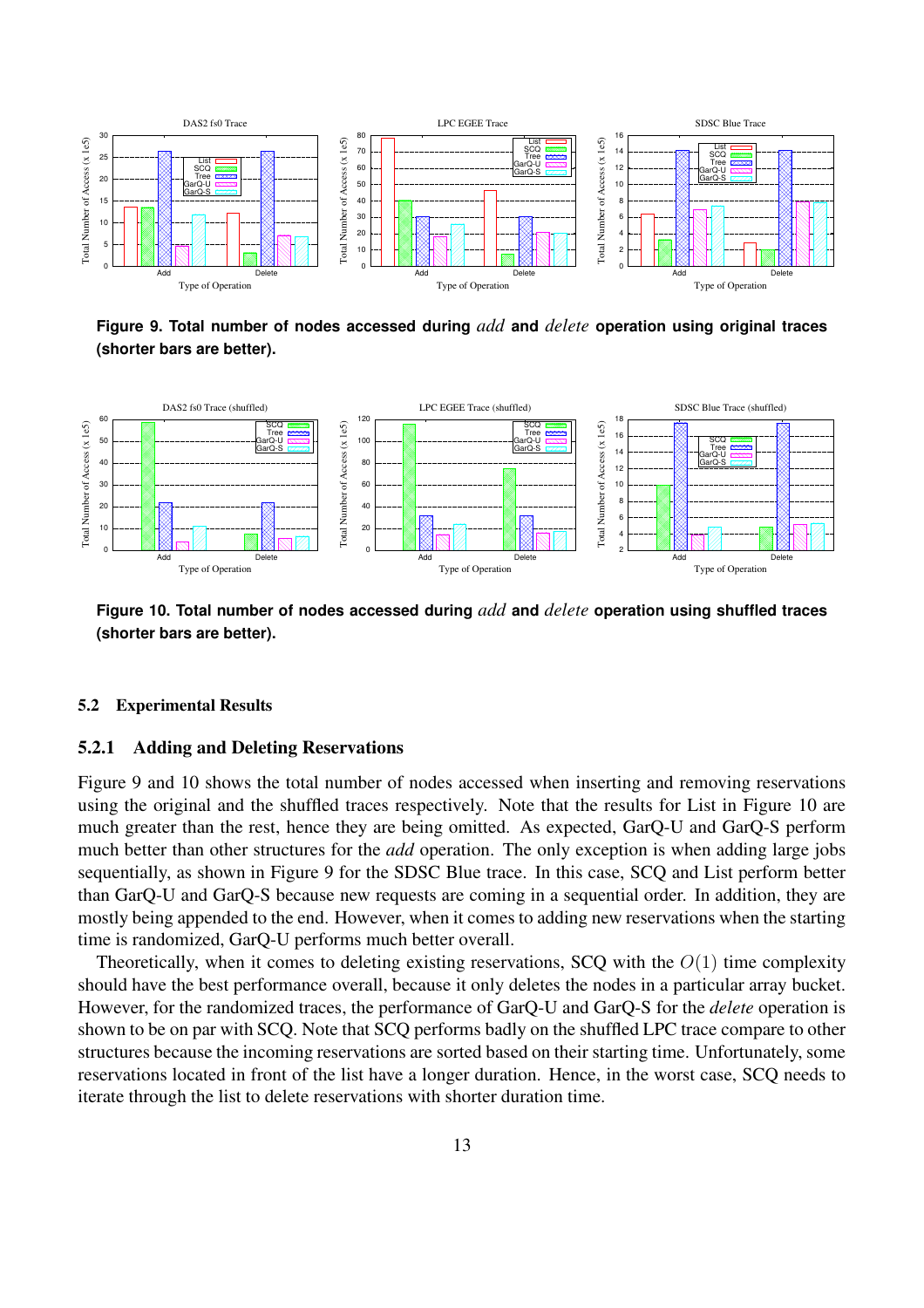

**Figure 11. Total number of nodes accessed during** *search* **operations using original traces (shorter bars are better).**



**Figure 12. Total number of nodes accessed during** *search* **operations using shuffled traces (shorter bars are better).**

#### **5.2.2 Searching for Available Slots**

Figures 11 and 12 shows the total number of nodes accessed when searching for empty slots using the original and the shuffled traces respectively. Note that for the *interval search* operation, we set the maximum time limit or  $MAX\_LIMIT$  to be 12 hours from the request's initial starting time. In addition, the results for List in Figure 12 are much greater than the rest, hence they are being omitted.

These figures show that List performs the worst of all. This is because for searching, List has to start from the beginning and iterate through the effected nodes to find out the resource availability. Worse performance also incurred by SCQ compare to Tree, GarQ-U and GarQ-S, because it applies the same principle as List.

When dealing with the *search* operation, GarQ-U and GarQ-S perform the best overall, because they perform a sequential comparison. However, Tree has an advantage in the *interval search* operation, since it can find out the CNs' availability at a larger time interval. This scenario is clearly shown for the SDSC Blue trace of Figure 11 and 12.

#### **5.2.3 Average Runtime Performance**

To measure the average runtime performance of each data structure, we run the experiments several times on a 2 Ghz Opteron machine with 4 GB of RAM. We take into account the time required to perform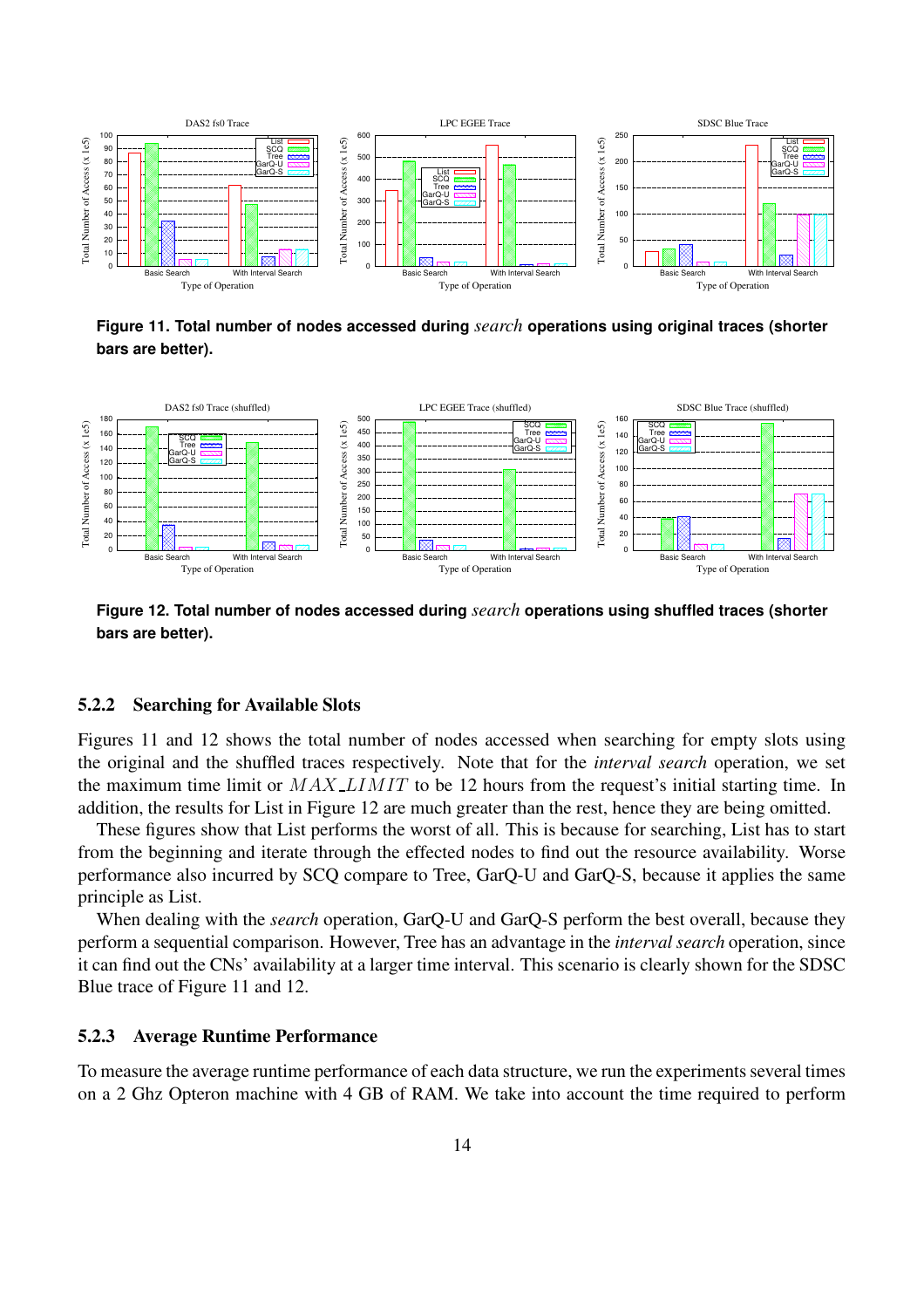





**Figure 14. Average runtime using shuffled traces (shorter bars are better).**

"basic operations", i.e. conducting the *add, delete* and *search* operation as a whole, and to run these operations with the *interval search* one. Figure 13 and 14 show the average runtime using the original and the shuffled traces respectively. Note that the results for List in Figure 14 are much greater than the rest, hence they are being omitted.

From Figure 13 shows that GarQ-U and GarQ-S perform the best overall. For the basic operations, SCQ performs the worst since the  $\delta$  value of 60 minutes is not optimal for executing small and medium jobs of DAS2 and LPC trace respectively. For operations that include the *interval search* one, List and SCQ perform badly than the rest as expected. However, Tree took the longest time for running large jobs of the SDSC trace, partly due to the overhead of using recursive functions.

From Figure 14, for the randomized DAS2 trace, GarQ-U and GarQ-S do not perform too well compare to Tree because this trace contains many small jobs. SCQ is also take a big performance hit for these jobs. An improvement to GarQ can be done by imposing a minimum duration limit by the resource and/or grouping small jobs as one big batch before requesting a reservation. With this approach, GarQ will be able to perform more efficiently since this scenario will be similar to reserve large jobs, as shown in the SDSC Blue trace of Figure 14. On another note, the overhead cost of using the interval search operation in GarQ-U and GarQ-S is minimal compare to others. This is a very encouraging result since the array-based implementation is also easy to implement.

## **5.2.4 Average Memory Consumption**

For measuring the average memory consumption of each data structure, we run the experiments on the same testbed as previously mentioned, on a 2 Ghz Opteron machine with 4 GB of RAM. We measure the memory consumption based on the measurement before and after the experiment. Moreover, in order to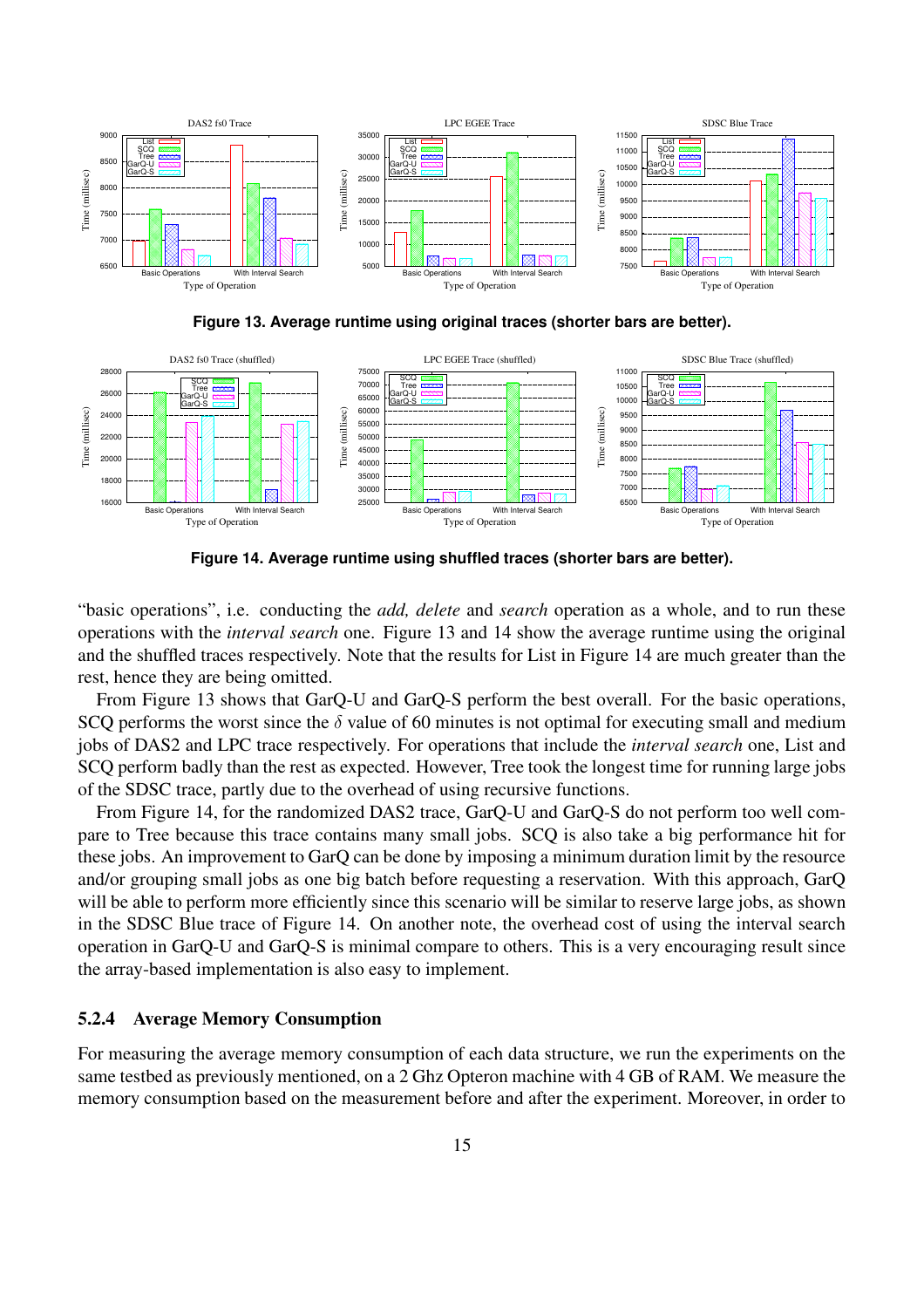





**Figure 16. Average memory consumption using shuffled traces (shorter bars are better).**

improve accuracy, we run the experiment several times.

From Figure 15 and 16, List and SCQ are very efficient in all of the traces, followed by GarQ-U and GarQ-S. However, SCQ requires more memory than List due to the cost of having fixed M buckets and duplicating reservations that take longer than  $\delta$  across several buckets. Tree consumed more memory because the complete tree needs to be built for the whole interval length. Note that in these experiments, all data structures require less than 5 KB of RAM in a machine with a total memory of 4 GB. Therefore, the trade-off between space and time complexity can be neglected.

There is a big trade-off between low memory consumption and runtime performance. Even though both List and SCQ consume the least amount of memory, their runtime performance were the worst, as mentioned previously. Overall, GarQ-U and GarQ-S have a better ratio in all the traces.

## **6 Conclusion and Further Work**

Advance Reservation (AR) in Grid computing is an important research area as it allows users to gain concurrent access to resources by allowing their applications to be executed in parallel. It also provides guarantees on the availability of resources at the specified times in the future. An efficient data structure is significant in minimizing the time complexity needed to perform AR operations. In this paper, we have presented a new data structure, we named it GarQ, to efficiently search for available compute nodes, to add new requests, and to delete existing reservations. We have also introduced a new operation called *interval search* for finding a free interval closest to the requested reservation, if it was previously rejected. This operation is important because it helps users in negotiating a suitable reservation time.

GarQ is an array-based data structure inspired by Calendar Queue and Segment Tree. According to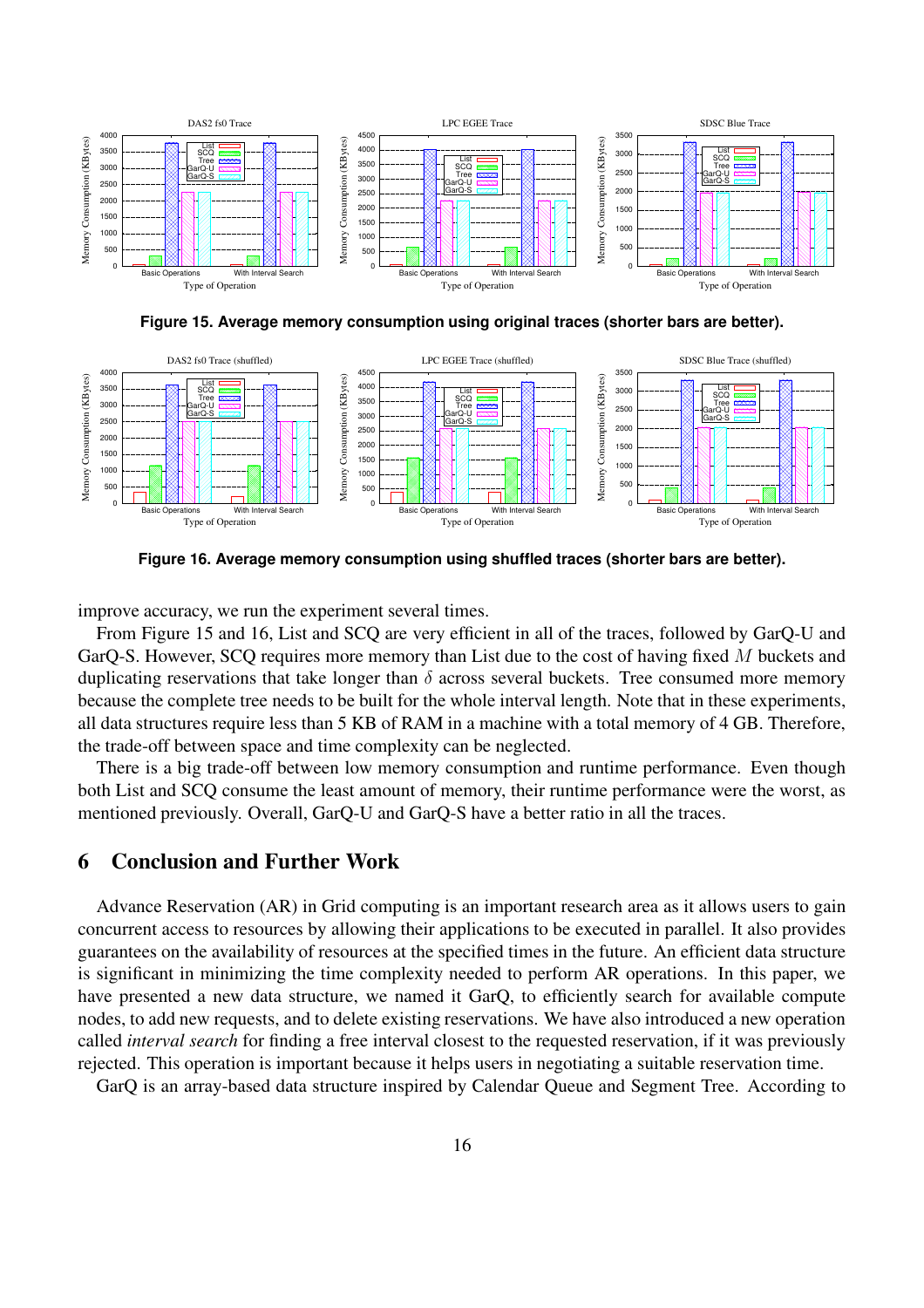the performance evaluation, whose input is taken from real workload traces such as DAS2 fs0 from Vrije University in Amsterdam, GarQ manages to perform much better on average than Linked List, Segment Tree and Calendar Queue for the above reservation operations. However, for small jobs in the randomized DAS2 fs0 trace, Segment Tree proves to have a better average runtime performance of all. We shuffled or randomized the starting time of jobs from these traces because they are logged in increasing order. Overall, GarQ has a better ratio between low memory consumption and runtime performance compare to these data structures. Hence, the results are encouraging because our data structure is also easy to implement and can be reused for the next time interval. Therefore, it only needs to be built once in the beginning.

An extension to this work is to consider imposing a minimum duration limit by a resource and/or grouping small jobs as one big batch before requesting a reservation. With this approach, GarQ will be able to perform more efficiently since this scenario will be similar to reserve large jobs. Moreover, we are thinking of comparing the performance and effectiveness of GarQ and other data structures when dealing with the affects of scheduling issues, such as deadline, backfilling and job preemption. Finally, different types of traces and applications need to be considered in the performance evaluation.

#### **Acknowledgement**

This work is partially supported by research grants from the Australian Research Council (ARC) and Australian Department of Education, Science and Training (DEST). We would like to thank Borut Robic, Hussein Gibbins and Srikumar Venugopal for their comments on the paper.

## **References**

- [1] D. Abramson, J. Giddy, and L. Kotler. High performance parametric modeling with Nimrod/G: Killer application for the global grid? In *Proc. of the 14th International Symposium on Parallel and Distributed Processing (IPDPS)*, Cancun, Mexico, May 1–5 2000.
- [2] D. P. Anderson, J. Cobb, E. Korpela, M. Lebofsky, and D. Werthimer. SETI@home: an experiment in public-resource computing. *Communications of the ACM*, 45(11):56–61, 2002.
- [3] A. Brodnik and A. Nilsson. A static data structure for discrete advance bandwidth reservations on the internet. In *Proc. of Swedish National Computer Networking Workshop (SNCNW)*, Stockholm, Sweden, September 2003.
- [4] R. Brown. Calendar queues: A fast *O*(1) priority queue implementation for the simulation event set problem. *Communications of the ACM*, 31(10):1220–1227, 1988.
- [5] L.-O. Burchard. Analysis of data structures for admission control of advance reservation requests. *IEEE Transactions on Knowledge and Data Engineering*, 17(3), 2005.
- [6] R. Buyya, D. Abramson, and J. Giddy. Nimrod-G: An architecture for a resource management and scheduling system in a global computational grid. In *Proc. of the 4th Intl. Conference & Exhibition on High Performance Computing in Asia-Pacific Region (HPC Asia)*, Beijing, China, May 2000.
- [7] R. Buyya and M. Murshed. GridSim: A toolkit for the modeling and simulation of distributed management and scheduling for grid computing. *Concurrency and Computation: Practice and Experience (CCPE)*, 14:13–15, 2002.
- [8] W. Cirne, F. Brasileiro, J. Sauve, N. Andrade, D. Paranhos, E. Santos-Neto, and R. Medeiros. Grid computing for bag of tasks applications. In *Proc. of the 3rd IFIP Conference on E-Commerce, E-Business and E-Government*, Sep 2003.
- [9] K. B. Erickson, R. E. Ladner, and A. Lamarca. Optimizing static calendar queues. *ACM Trans. on Modeling and Computer Simulation*, 10(3):179–214, 2000.